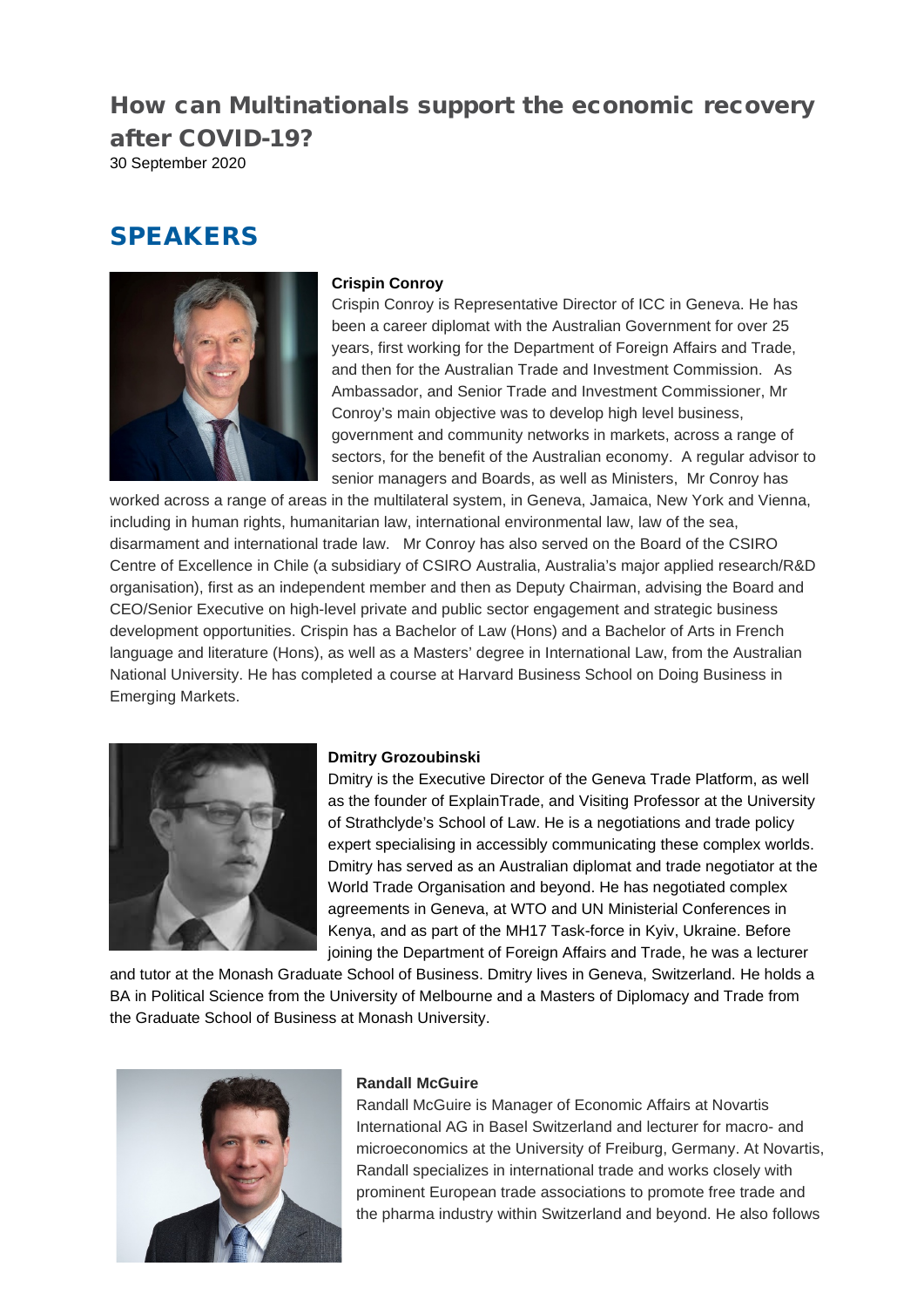closely Swiss and European macroeconomic activity and policy, but also covers areas such as healthcare economics, pharma regulation, value-based healthcare, and policies related to the pricing and access of life-saving medicines. Randall served previously as a US diplomat in Europe and as an Economic Analyst within the US Executive office specializing in European trade, macroeconomic, and energy policy. Randall lives in Freiburg, Germany with his family and enjoys tennis and the outdoors. He holds a BA in Business Administration from Michigan State University and an MS in Economics from the University of California.



#### **Teresa Moreira**

Teresa Moreira, Head, Competition and Consumer Policies Branch of UNCTAD - United Nations Conference on Trade and Development since 5 October 2016, previously served as Consumer Director-General of Portugal from January 2010 to September 2016 and as a Member of the Board of the Portuguese Competition Authority (March 2003/March 2008) when it was first established. She also served as Portugal's Director-General and Deputy Director General for International Economic Relations, and held senior positions at the former Directorate-General for Competition. She worked for 20 years as a Teaching Assistant at the Faculty of Law, University of Lisbon in the areas of International

Economic Law and European Law as well as of European Competition Law and European Economic Law (graduate studies). Teresa Moreira holds a Law Degree and a Masters' Degree in European Law (European Competition Law) by the Faculty of Law, University of Lisbon, Portugal.



# **Christian Pauletto**

Prof. Christian Pauletto teaches at the International University in Geneva (IUG) in the Master's in International Relations and Diplomacy, lecturing Digital Diplomacy, and in the Master's in International Trade, lecturing Trade and Investment Promotion Strategies. From 1990 to 2018 he was a Swiss negotiator with responsibilities in an array of issues in foreign economic affairs both in international fora (United Nations, WTO, OECD) and bilateral relations. His earlier duties with the Swiss government include the following:

- Swiss Chief Negotiator for trade in services and electronic commerce, in charge of the WTO Doha negotiations and bilateral negotiations.
- Posting at the Swiss Mission to the EU in Brussels, responsible for the coordination of the Swiss-EU sectoral negotiations.
- Swiss representative in the Middle East Peace Process (Madrid Process 1993-1995), in energy affairs including the International Energy Agency and the European Energy Charter Treaty.
- Negotiator in environment issues including the negotiation of the UN Climate Change Convention, the UN Biodiversity Convention and the 1992 Rio Earth Summit.